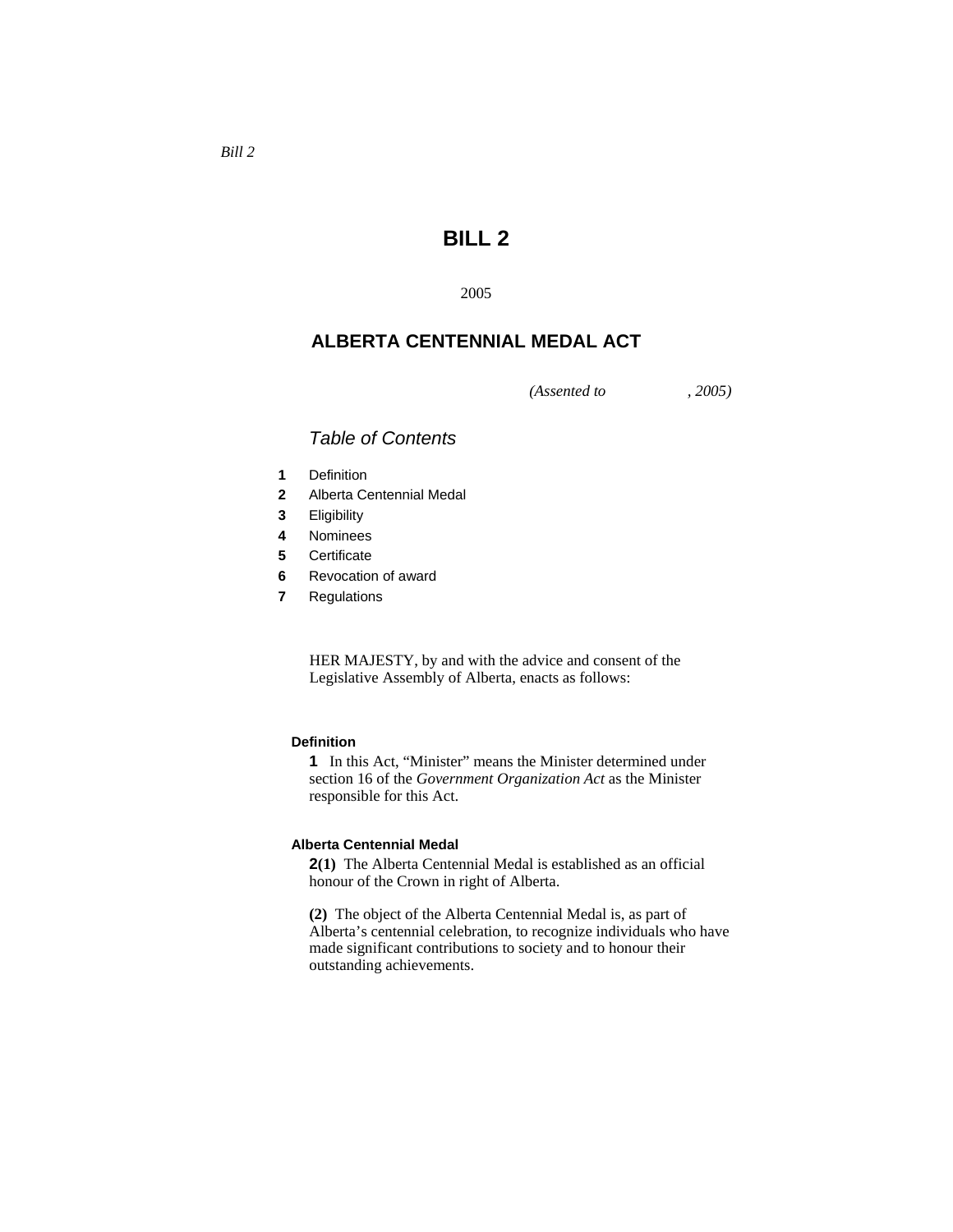#### **Eligibility**

**3(1)** Canadian citizens who are current or former long-term residents of Alberta are eligible to be awarded the Alberta Centennial Medal.

**(2)** The Alberta Centennial Medal shall not be awarded posthumously except in the case of a nominee who dies after being approved to be awarded the Alberta Centennial Medal pursuant to section 4(2).

#### **Nominees**

**4(1)** The individuals and organizations designated in the regulations may nominate individuals to be awarded the Alberta Centennial Medal in accordance with the regulations.

**(2)** The Minister shall approve the individuals nominated under subsection (1) to be awarded the Alberta Centennial Medal.

**(3)** The individuals and organizations designated in the regulations shall present the Alberta Centennial Medal and the certificate referred to in section 5 on behalf of the Government of Alberta to the individuals approved by the Minister.

#### **Certificate**

**5** Recipients of the Alberta Centennial Medal shall receive a certificate issued in accordance with the regulations.

#### **Revocation of award**

**6(1)** The Minister may revoke any award given pursuant to this Act.

**(2)** If an award is revoked pursuant to subsection (1), the person to whom the Alberta Centennial Medal was awarded shall immediately return to the Minister the medal and certificate that were presented to that person.

**(3)** The Minister may reinstate any award that has been revoked pursuant to subsection (1).

### **Regulations**

**7** The Minister may make regulations